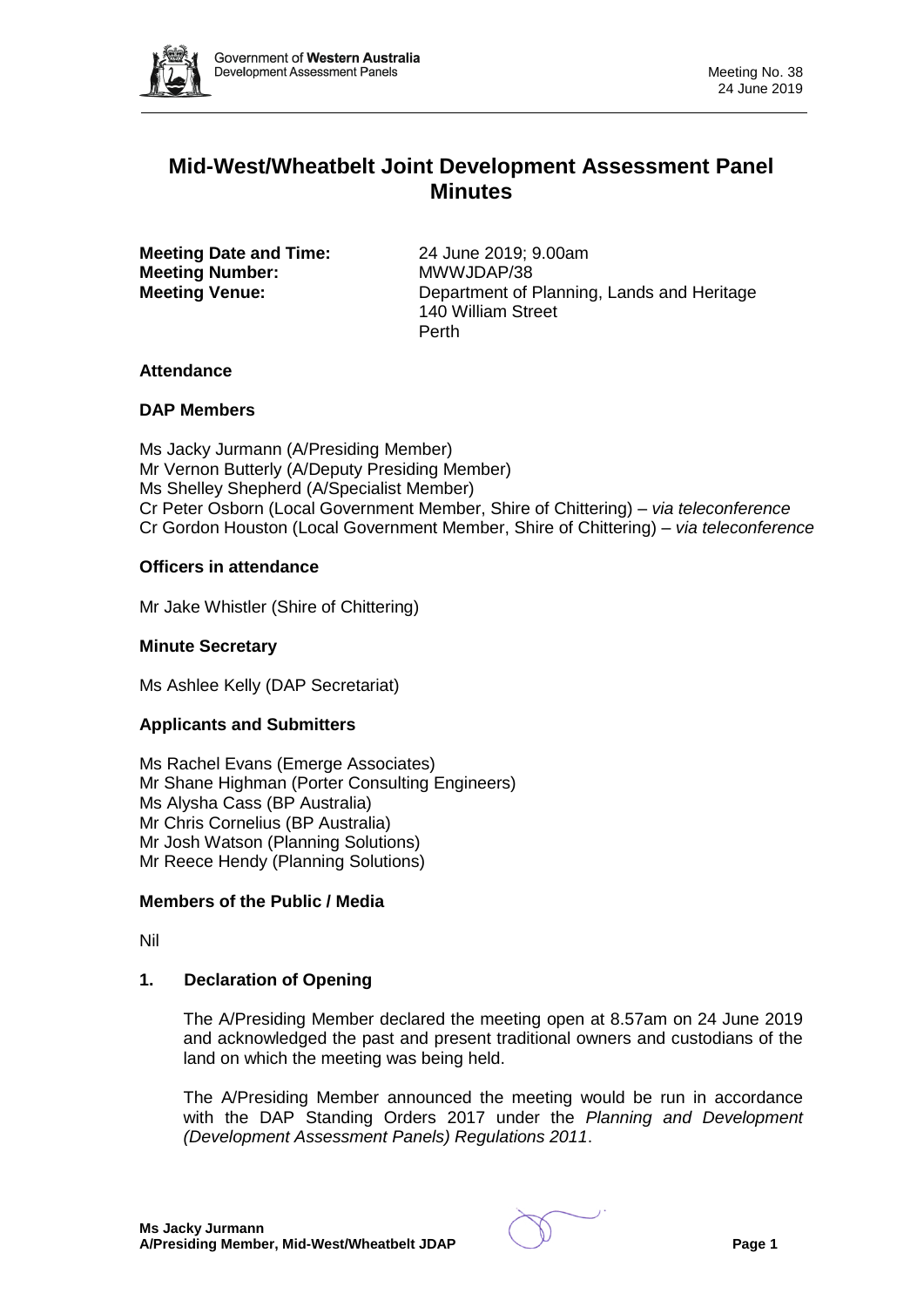

The A/Presiding Member advised that in accordance with Section 5.16 of the DAP Standing Orders 2017 which states *'A person must not use any electronic, visual or audio recording device or instrument to record the proceedings of the DAP meeting unless the Presiding Member has given permission to do so.',* the meeting would not be recorded.

### **2. Apologies**

Mr Paul Kotsoglo (Presiding Member) Mr Andrew Mack (Specialist Member)

#### **3. Members on Leave of Absence**

Nil

#### **4. Noting of Minutes**

DAP members noted that signed minutes of previous meetings are available on the [DAP website.](https://www.dplh.wa.gov.au/about/development-assessment-panels/daps-agendas-and-minutes)

### **5. Declaration of Due Consideration**

All members declared that they had duly considered the documents.

#### **6. Disclosure of Interests**

Nil

# **7. Deputations and Presentations**

- **7.1** Ms Rachel Evans (Emerge Associates) addressed the DAP in support of the application at Item 8.1 and responded to questions from the panel.
- **7.2** Mr Shane Highman (Porter Consulting Engineers) addressed the DAP in support of the application at Item 8.1 and responded to questions from the panel.
- **7.3** Ms Alysha Cass (BP Australia) addressed the DAP in support of the application at Item 8.1 and responded to questions from the panel.
- **7.4** Mr Josh Watson (Planning Solutions) addressed the DAP in support of the application at Item 8.1 and responded to questions from the panel.
- **7.5** Mr Jake Whistler (Shire of Chittering) addressed the DAP in relation to the application at Item 8.1 and responded to questions from the panel.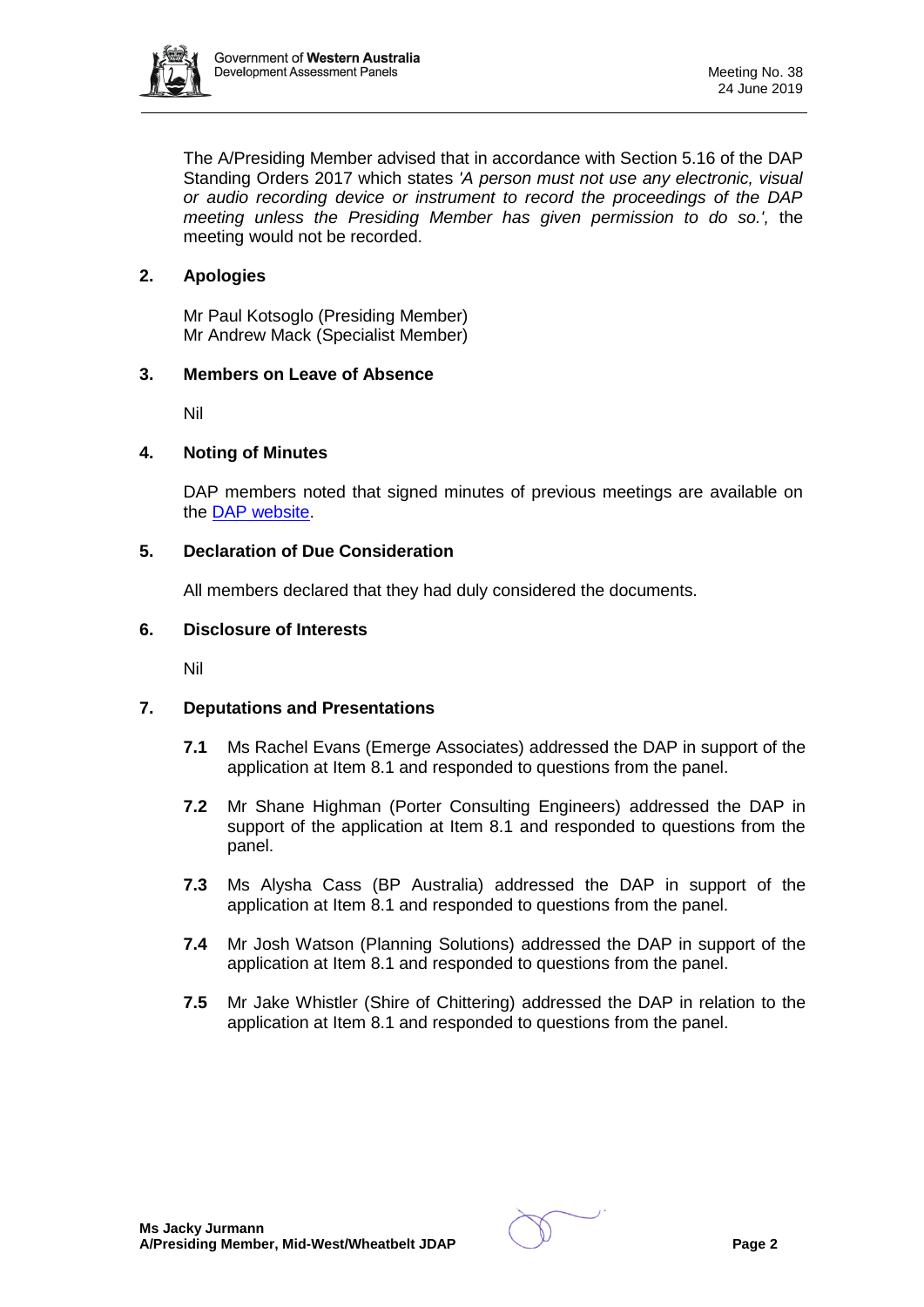

# **PROCEDURAL MOTION**

**Moved by:** Mr Vernon Butterly **Seconded by:** Ms Shelley Shepherd

That the meeting be adjourned for a period of 15 minutes to allow members to prepare and discuss wording to amendment of conditions.

### **The Procedural Motion was put and CARRIED UNANIMOUSLY.**

*The meeting was adjourned at 9.55am. The meeting was reconvened at 10.09am.* 

#### **8. Form 1 – Responsible Authority Reports – DAP Application**

| 8.1 | <b>Property Location:</b>       | Lot 809 Great Northern Highway, Muchea          |
|-----|---------------------------------|-------------------------------------------------|
|     | <b>Development Description:</b> | BP Roadhouse (Roadhouse)                        |
|     | Applicant:                      | <b>Planning Solutions</b>                       |
|     | Owner:                          | Harvis Capital Pty Ltd (formerly Sirona Capital |
|     |                                 | Management Pty Ltd)                             |
|     | Responsible Authority:          | Shire of Chittering                             |
|     | DAP File No:                    | DAP/18/01488                                    |

#### **REPORT RECOMMENDATION**

**Moved by:** Ms Jacky Jurmann **Seconded by:** Mr Vernon Butterly

*With the agreement of the mover and seconder the following amendments were made to the report recommendation;* 

*(i) To add a new Condition 17 (now Condition 15) to read as follows:*

*Prior to occupation, the development shall be connected to an approved and operational waste water treatment system to the satisfaction of the Shire of Chittering, on advice of the Department of Health.*

*REASON: To ensure the development is able to be serviced by infrastructure which is critical to its operation in a manner which minimises impacts on amenity and the environment.*

*(ii) To amend Condition 5 to read as follows:* 

*All Stormwater from the proposed development shall be contained on-site at all times in accordance with the approved development plans and the Urban Water Management Plan.* 

*REASON: To provide clarity to applicant and the Shire of Chittering*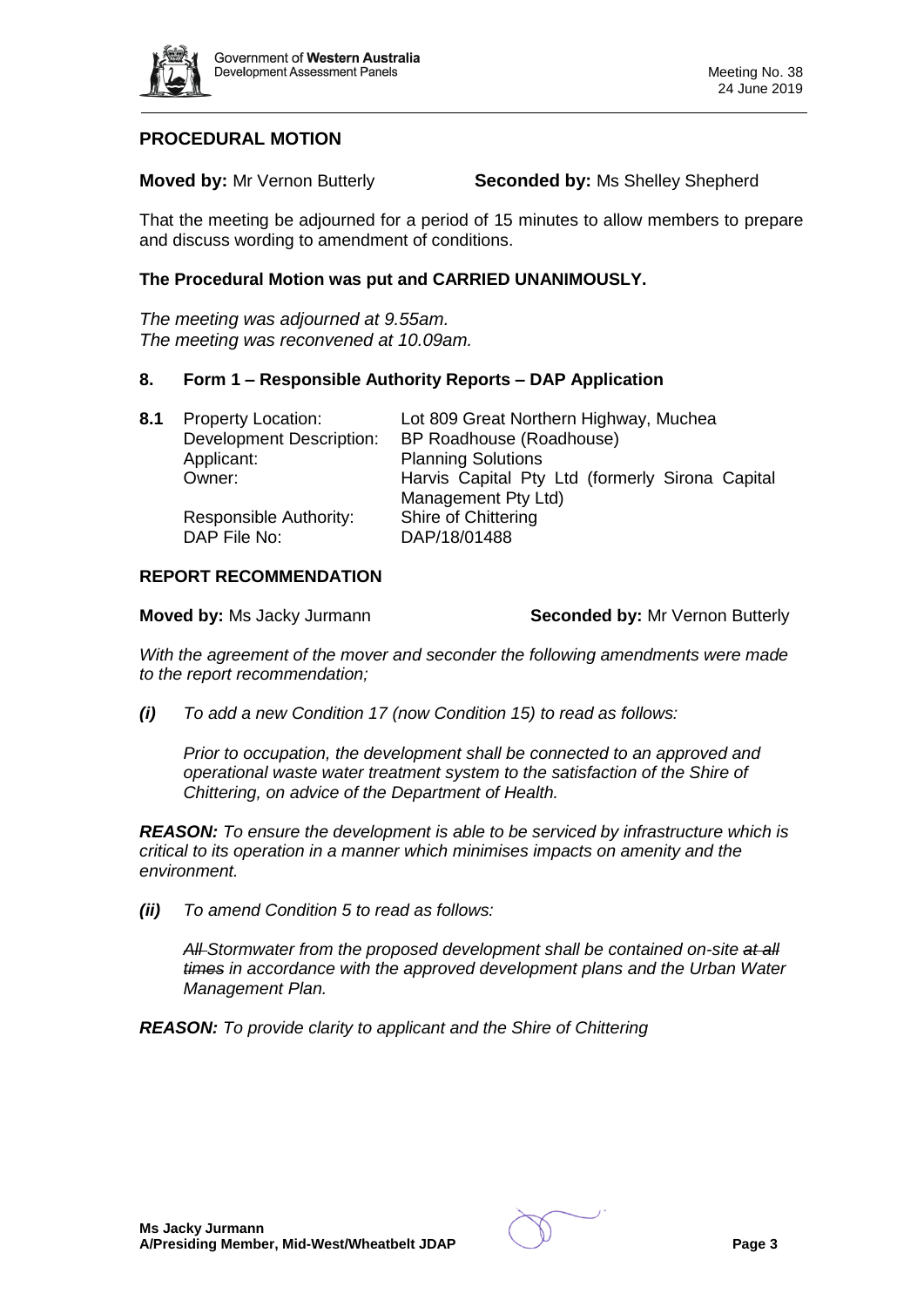

*(iii) That Condition 11, 12 and 13 be consolidated with a single new condition 11 and the remaining conditions be renumbered accordingly to read as follows:*

*Prior to occupation, the development shall be provided with access to a fully constructed road (including all necessary lighting and shared paths) along the northern boundary of the development site, connected to the state highway network, to the satisfaction of the Shire of Chittering.*

*REASON: To provide clarity to applicant and the Shire of Chittering.* 

*(iv) To amend Advice Note 3 to insert the wording "including from the storm water system."*

*REASON: To provide connection.*

*(v) To amend Advice Note 7 to read as follows:*

*The proponent is advised that the on-site waste water system requires the approval of the Department of Health who are likely will require a 'site and soil evaluation' in accordance with AS1547 to inform the appropriate system to be used for the development.* 

*REASON: To provide clarity to applicant and the Shire of Chittering.*

### **REPORT RECOMMENDATION (AS AMENDED)**

That the Mid-West/Wheatbelt JDAP resolves to:

1. **Approve** DAP Application DAP/18/01488 and accompanying plans provided in Attachment 1 in accordance with Clause 68 Schedule 2 (Deemed Provisions) of the *Planning and Development (Local Planning Schemes) Regulations 2015* and the provisions of the Shire of Chittering local Planning Scheme No. 6 subject to the following conditions as follows:

### **Conditions:**

- 1. Vehicular crossovers from the proposed development site to Great Northern Highway shall be constructed by the proponent to the specifications of Main Roads WA prior to the operation of the proposed development to the satisfaction of the Shire.
- 2. Vehicular crossovers from the proposed development site to the proposed internal road (Loop road) within Lot 809 shall be constructed by the proponent in accordance with the Shire's 'Road and Drainage Guidance Note - Muchea Industrial Park' prior to first operation of the proposed development to the satisfaction of the Shire. The eastern most crossover to the proposed internal road shall be designed and constructed to accommodate RAV10 vehicles to exit the development site in an easterly direction.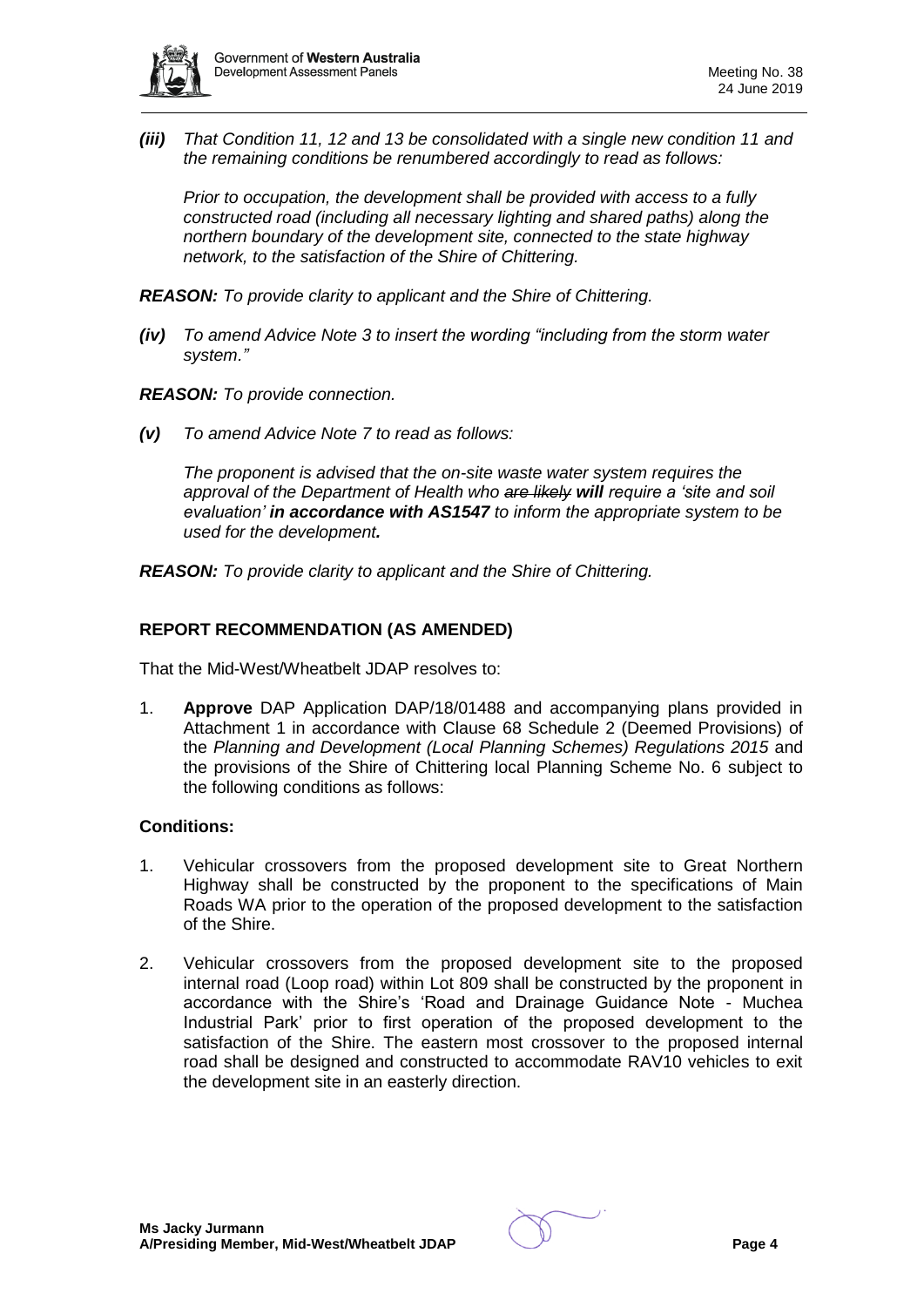

- 3. A landscaping plan shall be prepared in accordance with the Shire's draft Local Planning Policy No. 33 - 'Muchea Industrial Park Design Guidelines', submitted to and approved by the Shire prior to the commencement of works on-site. The approved Landscaping Plan shall be implemented prior to first operation of the proposed development to the satisfaction of the Shire and maintained in perpetuity.
- 4. An urban water management plan (UWMP) shall be submitted to and approved by the Shire prior to the commencement of works on-site and implemented prior to first operation of the development. The UWMP shall be designed consistent with the approved Local Water Management Strategy for the Muchea Employment Node Local Structure Plan 1 and shall encompass the development site and relevant adjoining land to the satisfaction of the Shire.
- 5. Stormwater from the proposed development shall be contained on-site in accordance with the approved development plans and the Urban Water Management Plan.
- 6. A waste management plan shall be submitted to and approved by the Shire prior to first operation of the proposed development. The approved Waste Management Plan shall be implemented in perpetuity to the satisfaction of the Shire.
- 7. A reticulated water supply shall be provided at the full cost of the applicant/landowner to service the proposed development to the satisfaction of the Shire prior to first operation of the proposed development.
- 8. The Bushfire Management Plan dated May 2019 shall be implemented in perpetuity to the satisfaction of the Shire.
- 9. All buildings and signage associated with the approved Roadhouse shall be maintained to a high standard at all times to the satisfaction of the Shire.
- 10. Engineering drawings and specifications consistent with the approved Urban Water Management Plan shall be submitted to and approved by the Shire for the filling and draining of the development site and relevant adjoining land to the satisfaction of the Shire prior to the commencement of works on-site. Works shall be undertaken in accordance with the approved drawings and specifications and completed to the satisfaction of the Shire prior to first operation of the proposed development.
- 11. Prior to occupation, the development shall be provided with access to a fully constructed road (including all necessary lighting and shared paths) along the northern boundary of the development site, connected to the state highway network, to the satisfaction of the Shire of Chittering.
- 12. Suitable temporary and permanent fencing shall be constructed on the southern and eastern boundaries of the development site that abut the adjacent wetland/conservation area in accordance with the Flora, Vegetation, Wetland and Waterways Management Plan dated May 2019 to the satisfaction of the Shire prior to the commencement of works on site.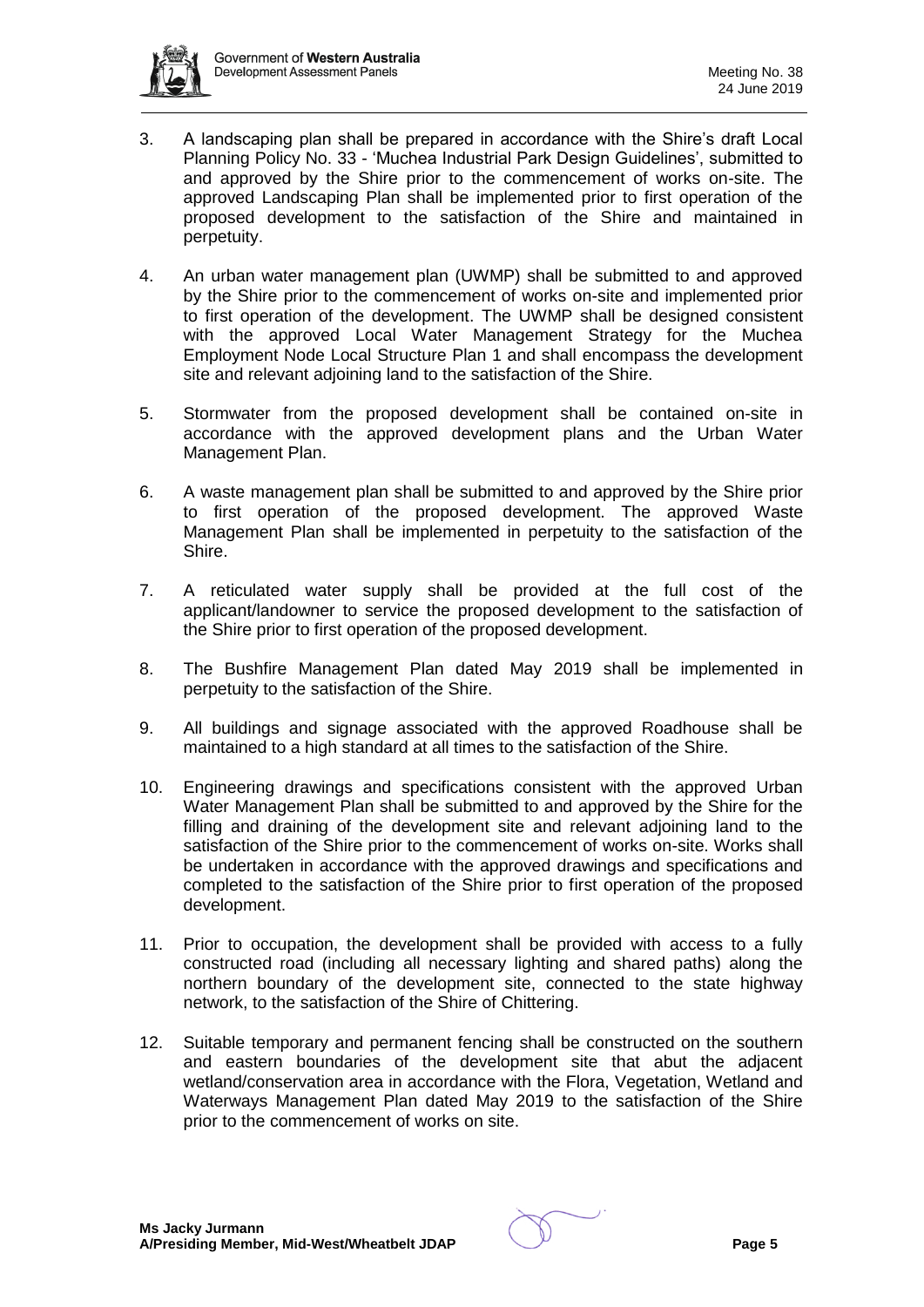

- 13. A pre-works geotechnical report shall be prepared by a suitably qualified consultant in accordance with the Shire's 'Road and Drainage Guidance Note - Muchea Industrial Park', submitted to and approved by the Shire, prior to the commencement of works on-site, certifying that the land is physically capable of development or advising how the land is to be remediated and compacted to ensure it is capable of development. In the event that remediation works are required, a post-works geotechnical report shall be prepared by a suitably qualified consultant, submitted to and approved by the Shire prior to the commencement of construction of the proposed development, certifying that the remediation works have been carried out in accordance with the pre-works geotechnical report.
- 14. An acid sulphate soils self-assessment form, an acid sulphate soils report and an acid sulphate soils management plan shall be prepared to the specifications of the Department of Water and Environmental Regulation, submitted to and approved by the Shire prior to the commencement of works on-site. All works onsite shall be in accordance with the approved Acid Sulphate Soils Management Plan at all times to the satisfaction of the Shire.
- 15. Prior to occupation, the development shall be connected to an approved and operational waste water treatment system to the satisfaction of the Shire of Chittering, on advice of the Department of Health.

# **Advice Notes**

- 1. With regard to the vehicular crossovers to Great Northern Highway, the proponent is advised that they must submit 85% designs for approval and comment to Main Roads WA, followed by the 100% designs for final approval. The approved designs will then be complimented with the Low Complexity Works Application, or Complex Works Application, depending on value of the works and the construction traffic management plan to gain approval to undertake the works within the road reserve. It is inherent in this condition that the operation of the development cannot commence until such time as the Great Northern Highway has been re-aligned adjacent to the western boundary of the development site and both crossovers to the Great Northern Highway have been constructed. Reference to Great Northern Highway within the conditions of approval refer to the proposed re-aligned portion of Great Northern Highway.
- 2. With regard to the Urban Water Management Plan, the applicant is advised that the approved conditional subdivision over Lot 809 may address drainage of the site and adjoining land and if so, this condition can be satisfied by referencing the relevant works that have been undertaken and approved as part of this subdivision.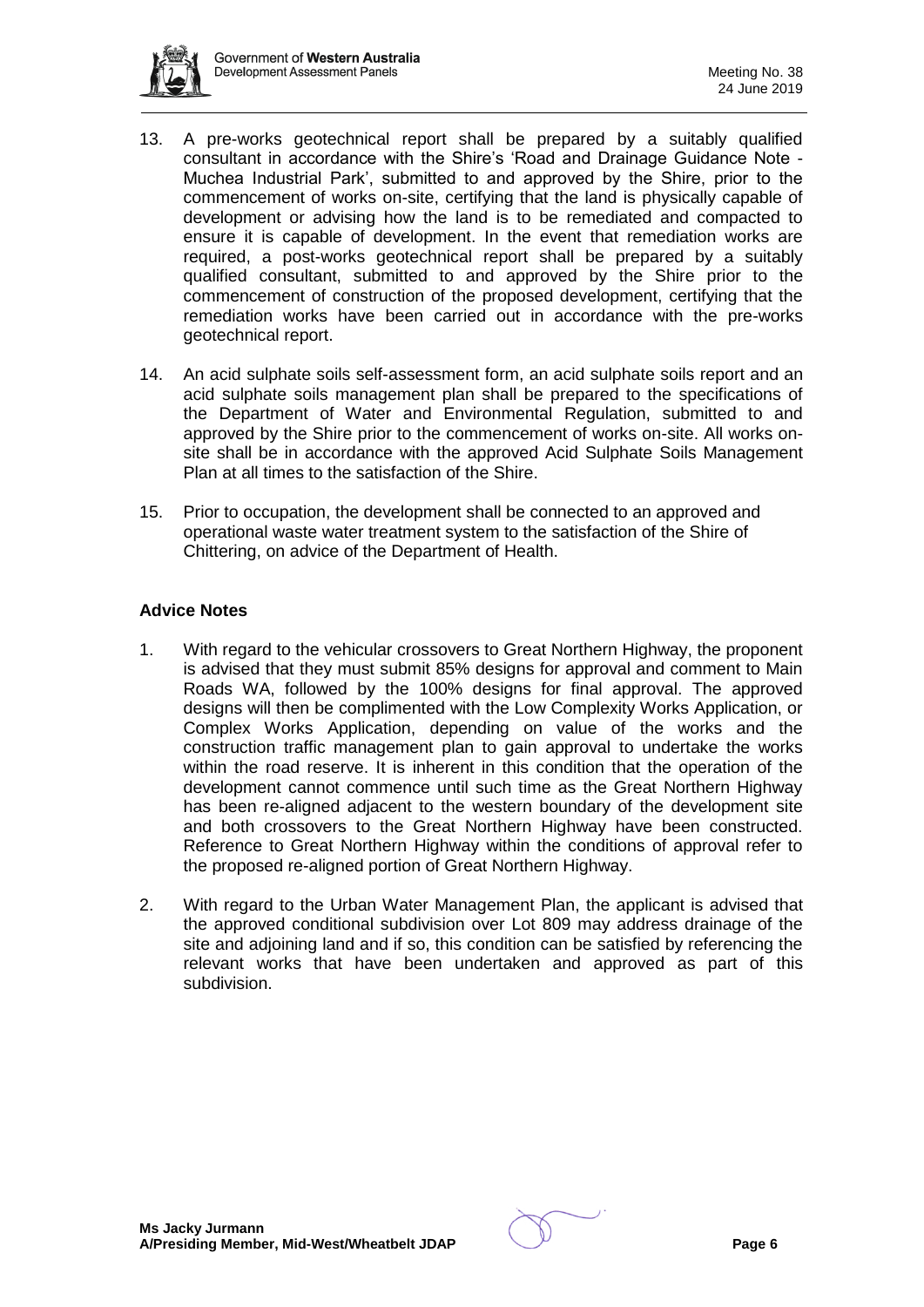- 3. With regard to the Waste Management Plan, the applicant is advised that the following should be addressed:
	- Strategic location of waste receptacles around the site for customer use:
	- Arrangements for the bulk collection of waste from the site;
	- Management measures for containment and/or collection of litter on the site to ensure the escape of litter from the site is minimised;
	- Management measures for the collection and off-site disposal of any potential contaminants (i.e. hydrocarbons, oils, fluids) including from the stormwater management system and the avoidance of such contaminants entering into the environment including from the storm water system.
- 4. With regard to the construction of the internal road (Loop road), the proponent is advised that the road and road reserve shall connect seamlessly to existing road network in liaison with Main Roads WA to ensure the satisfactory connection of the internal road to Great Northern Highway.
- 5. The proponent is advised to contact the Department of Water and Environmental Regulation with regard to any necessary approvals/licences required from the Department prior to commencing any works on site.
- 6. The proponent is advised to contact the Department of Mines, Industry Regulation and Safety with regard to any necessary approvals/licences required from the Department in accordance with the *Dangerous Goods Safety (Storage and Handling of Non-Explosive) Regulations 2007*, prior to commencing any works on site.
- 7. The proponent is advised that the on-site wastewater system requires the approval of the Department of Health who will require a 'site and soil evaluation' in accordance with AS1547 to inform the appropriate system to be used for the development.
- 8. The proponent is advised that all food related areas are to comply with the provisions of the *Food Act 2008* and related code, regulations and guidelines.
- 9. The proponent is advised to contact Western Power prior to the commencement of any works on site to ensure the protection of any Western Power assets/infrastructure in the area.
- 10. With regard to the design and construction of the internal road (Loop road) adjacent to the northern boundary of the development site, the proponent is advised that this road should be designed and constructed to cater for RAV10 vehicles. Furthermore, this road should be designed and constructed to incorporate an interim cul-de-sac if determined by the Shire to be required.